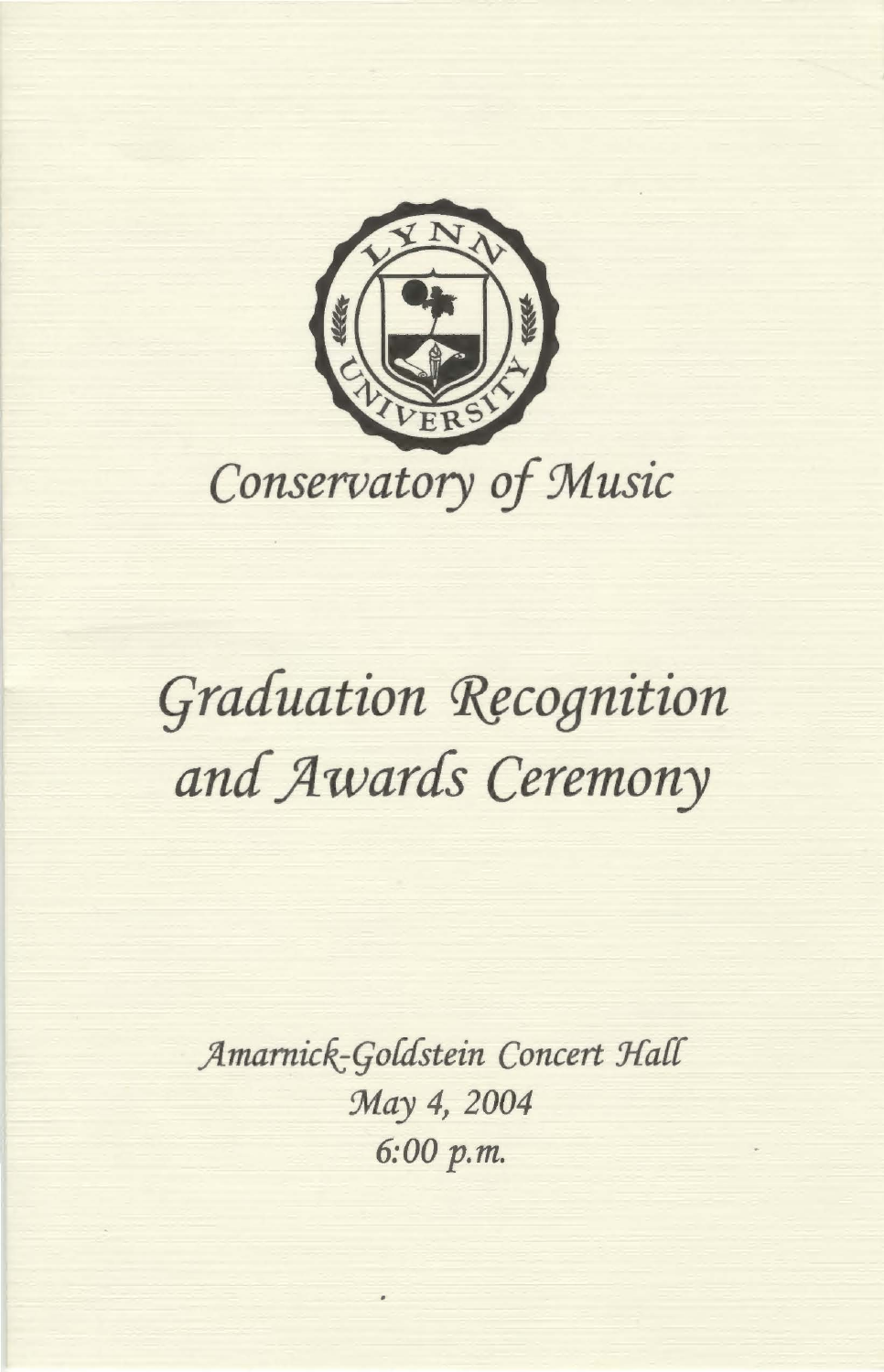PROGRAM

Canzon I

Paul Peurl

Aaron Mahnken, Trumpet Edmilson Gomes, Trumpet Eraldo Alves de Araujo, French Horn Matthew Canon Henderson, Trombone Brandyn Alejos, Tuba

University Chaplain

Dean

Vice President and General Manager Atlanta Symphony Orchestra

Award for Excellence in Teaching and Scholarship Student Awards **Special Recognitions**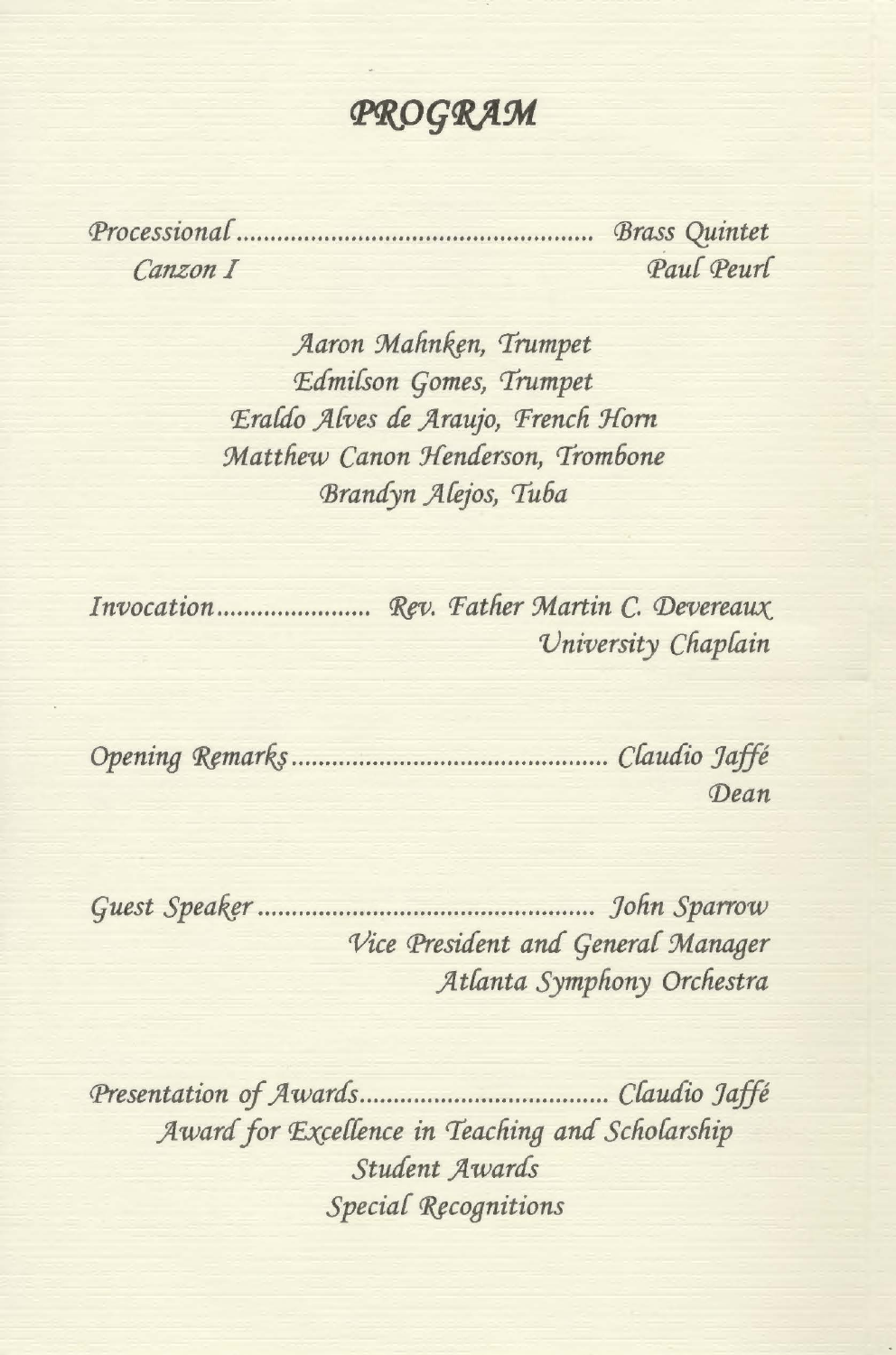Conservatory Valedictorian Address............... Simona Barbu

and Kathleen Cheek-Milby Vice President for Academic Affairs

Die Bankelsangerlieder Anonymous

> Presenter of Candidates Olga M. Vazquez Administrative Director

Reception to follow in the lobby.